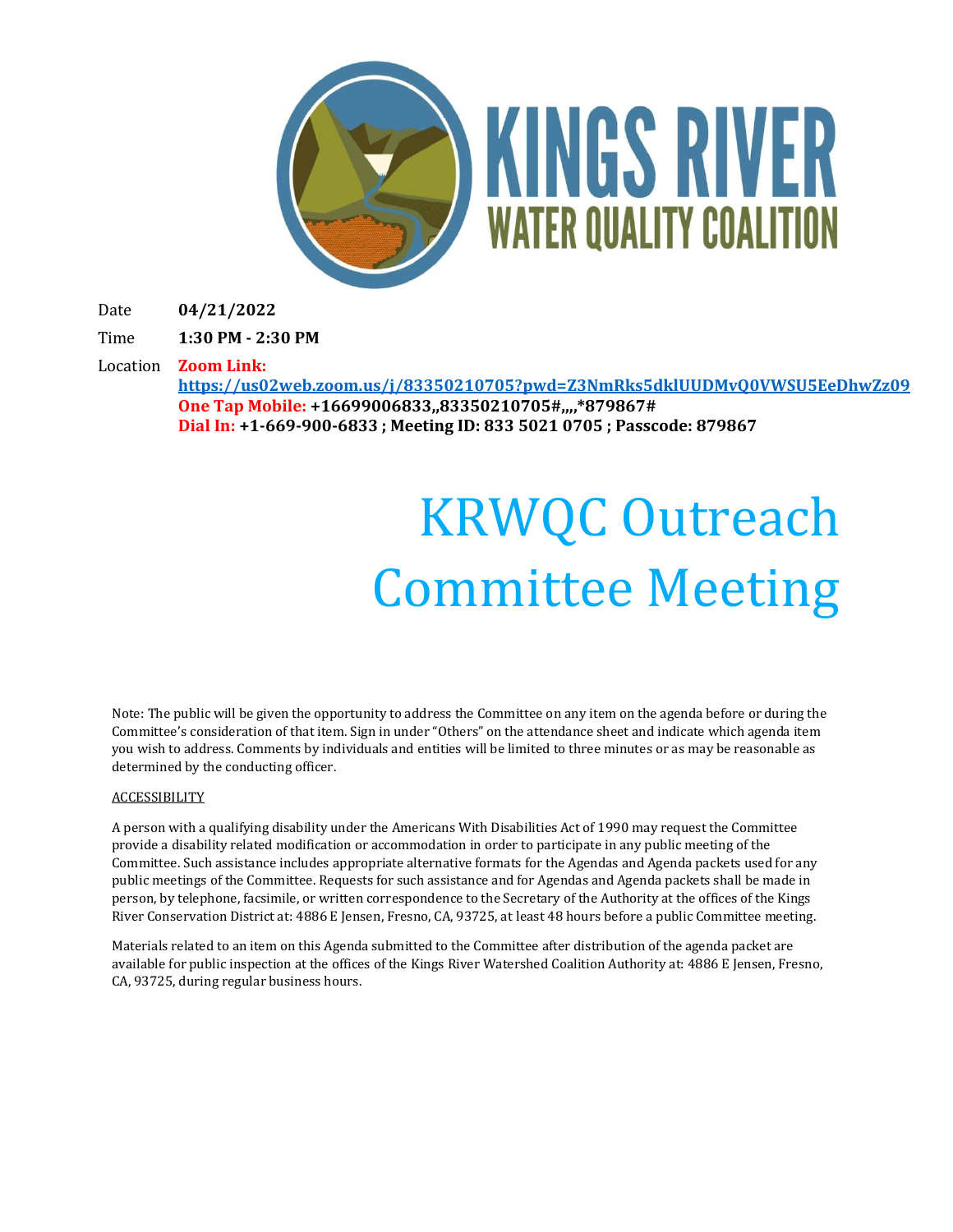## **Agenda - 21 April 2022**

| 1            | <b>CONVENE</b><br>The Outreach Committee Meeting will be convened.                                                                                                             |
|--------------|--------------------------------------------------------------------------------------------------------------------------------------------------------------------------------|
| $\mathbf{2}$ | Teleconference KRWQC Outreach Committee Meetings                                                                                                                               |
|              | The Committee may decide to take action to continue<br>teleconference/webconference meetings as provided for in Government Code<br>Section 54953(e), finding either/both that: |
|              | A declared state of emergency exists and the state of emergency continues<br>1.<br>to directly impact the ability of the members to meet safely in person,<br>and/or           |
|              | State or Local officials continue to impose or recommend measures to<br>2.<br>promote social distancing.                                                                       |
|              | If the Committee does not take this action, the meeting will end immediately.                                                                                                  |
| 3            | <b>Additions to or Deletions from the Agenda</b>                                                                                                                               |
|              | Matters may be added to the agenda only as permitted by the Brown Act. Matters<br>may be deleted from the agenda for any reason.                                               |
| 4            | <b>Public Presentations</b>                                                                                                                                                    |
|              | Presentations by the Public on matters under the jurisdiction of the Committee,<br>whether on the agenda or not, limited to a timeframe set by the Committee Chair.            |
| 5            | <b>Approval of Minutes</b>                                                                                                                                                     |
|              | The Committee will consider approving the March 17, 2022 Outreach Committee<br>Minutes.                                                                                        |
| 6            | <b>Outreach Matters</b>                                                                                                                                                        |
|              | The Committee will receive information on and may discuss and/or take action<br>regarding:                                                                                     |
|              | Current Qutreach Activities to Stakeholders, Members, and                                                                                                                      |

a. Current Outreach Activities to Stakeholders, Members, and Regulators/Legislators.